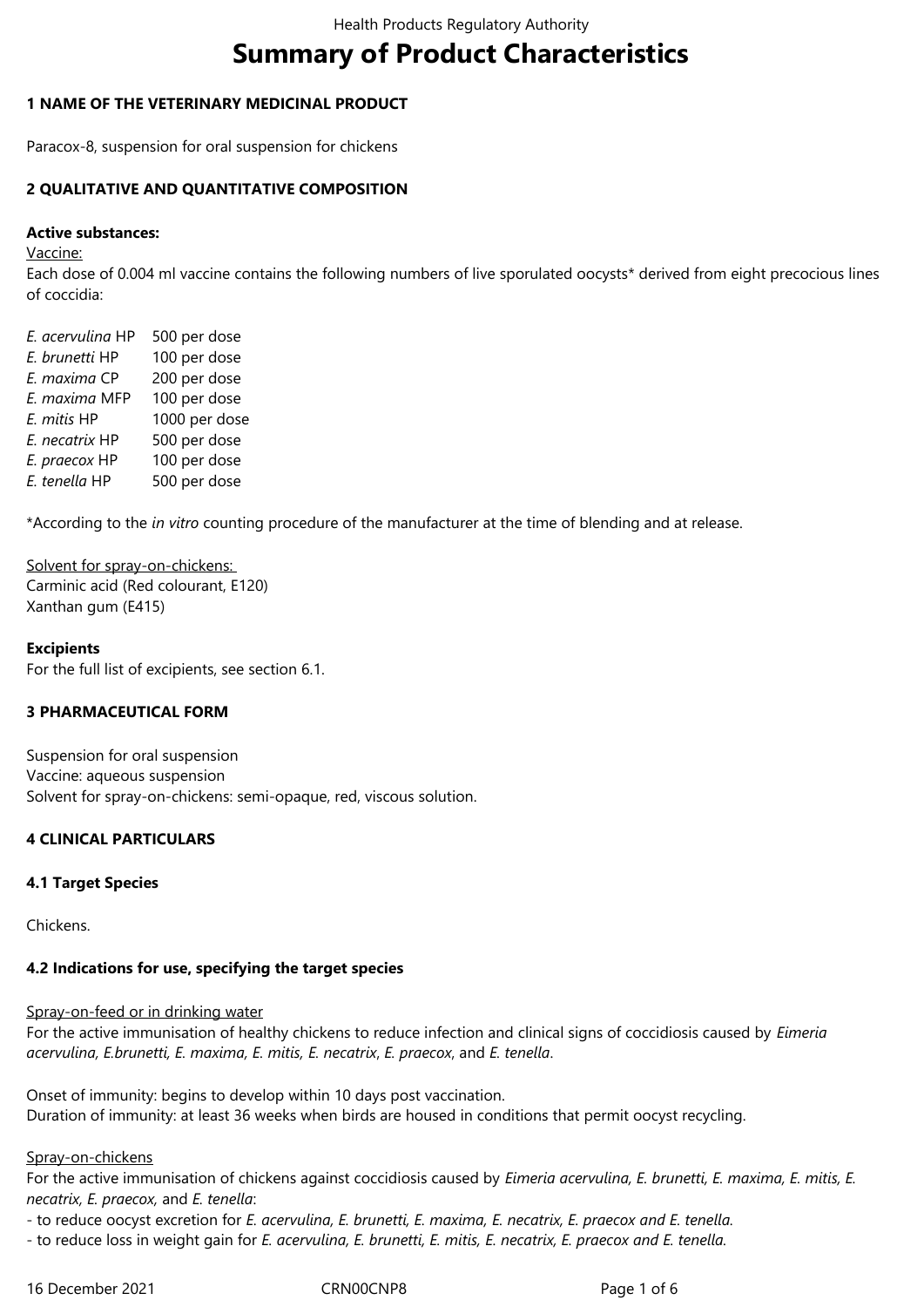Onset of immunity: 21 days post vaccination. Duration of immunity: 10 weeks.

# **4.3 Contraindications**

None.

# **4.4 Special warnings for each target species**

Vaccinate healthy animals only.

# **4.5 Special precautions for use**

## Special precautions for use in animals

Food and water provided at any stage before or after vaccination must be free from anticoccidial agents including sulphonamides and antibacterial agents having anticoccidial activity*.*

The vaccine contains live coccidian oocysts and is dependent upon replication of the vaccinal lines within the host for development of protection.

It is common to find oocysts in the gastrointestinal tract of vaccinated birds from 1 - 3 weeks or more after vaccination. These oocysts are most likely to be vaccinal oocysts which recycle in the birds/litter. This ensures satisfactory flock protection against all the pathogenic strains of the same species of *Eimeria* that are contained in the vaccine.

Chickens should be healthy and reared on floor with litter. Litter should be removed and chicken housing thoroughly cleaned and disinfected between rearing cycles, to minimize carry over to the next flock. This will reduce the chances of a coccidial field challenge occurring before the development of adequate flock protection. Particular care should be taken to ensure that all chicks take water when vaccinated by pipeline nipples at day-old. Ensure that all vaccination equipment is thoroughly cleaned before use. Do not administer to dry drinkers.

In any animal population there may be a small number of individuals which fail to respond fully to vaccination. Successful vaccination depends upon correct administration of the vaccine together with the animal's ability to respond. This can be influenced by such factors as genetic constitution, intercurrent infection, age, the presence of maternally derived antibodies, nutritional status, concurrent drug therapy and stress.

Special precautions to be taken by the person administering the veterinary medicinal product to animals

For administration by spray-on-chickens the vaccine should be diluted using 'Solvent for spray-on-chickens'.

Wash hands immediately after use.

Personal protection equipment consisting of masks and eye protection should be worn when spraying the vaccine.

# **4.6 Adverse reactions (frequency and seriousness)**

Mild lesions e.g. *E. acervulina*, *E. necatrix* and *E. tenella* [lesion score of +1 or +2 using the numerical ranking system of Johnson and Reid (1970)] have commonly been discovered in birds 3 - 4 weeks after vaccination in laboratory studies. Lesions of this severity will not affect the performance of chickens.

The frequency of adverse reactions is defined using the following convention:

- Very common (more than 1 in 10 animals treated displaying adverse reaction(s))
- Common (more than 1 but less than 10 animals in 100 animals treated)
- Uncommon (more than 1 but less than 10 animals in 1,000 animals treated)
- Rare (more than 1 but less than 10 animals in 10,000 animals treated)
- Very rare (less than 1 animal in 10,000 animals treated, including isolated reports).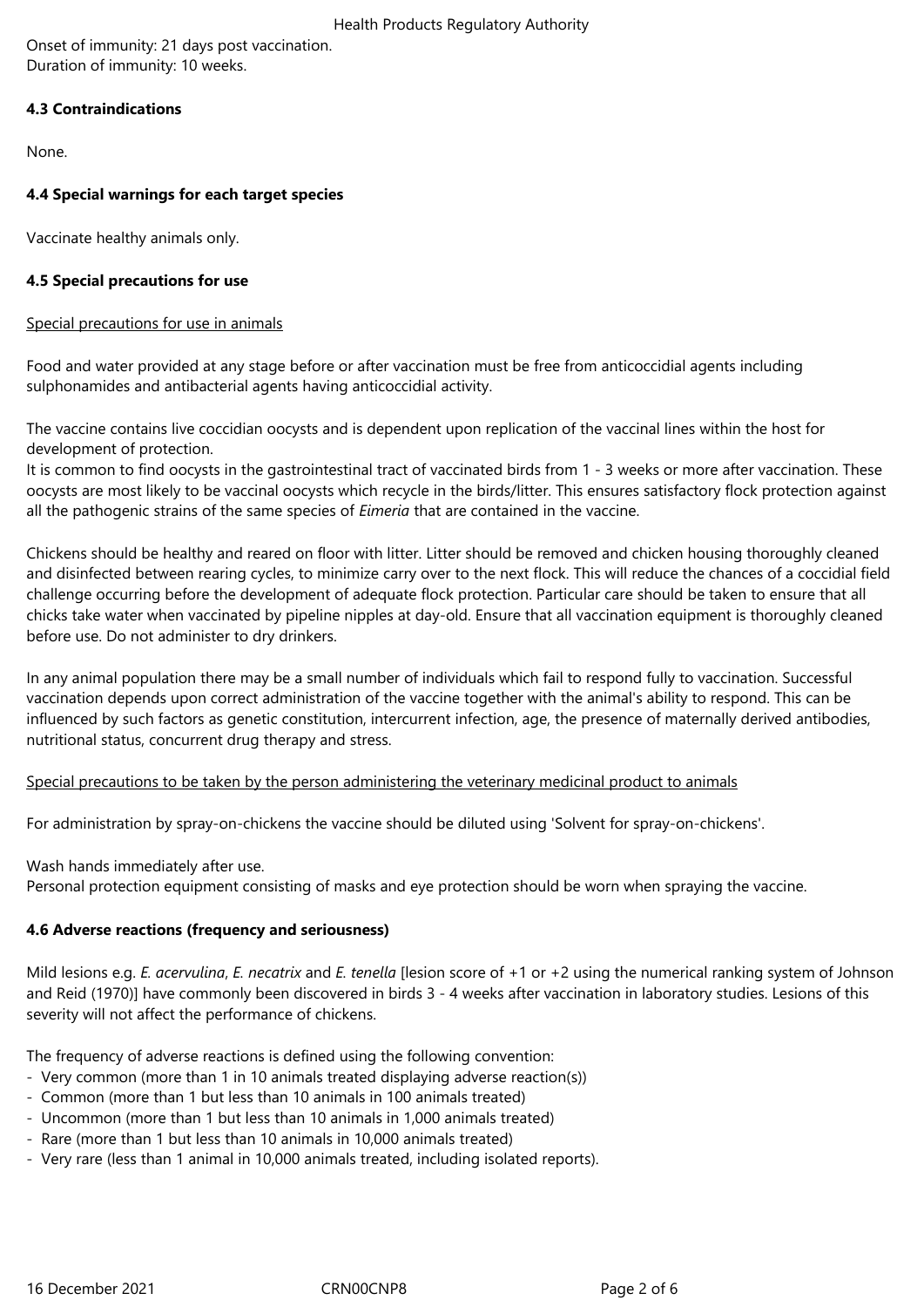# **4.7 Use during pregnancy, lactation or lay**

Laying birds: Do not use in birds in lay.

# **4.8 Interaction with other medicinal products and other forms of interactions**

Since the protection against coccidial infection following vaccine administration is enhanced by natural challenge, it should be noted that access to any therapeutic agents having anticoccidial activity at any time following vaccination may reduce the duration of effective protection. This is particularly important in the four weeks following vaccination.

No information is available on the safety and efficacy of this vaccine when used with any other veterinary medicinal product. A decision to use this vaccine before or after any other veterinary medicinal product therefore needs to be made on a case by case basis.

#### **4.9 Amounts to be administered and administration route**

For oral administration to chickens by spray-on-feed, by spray-on-chickens, or in drinking water. A single dose of vaccine (0.004 ml undiluted vaccine) should be administered to chickens between day-old and 9 days of age, inclusive.

Shake the container vigorously for 30 seconds before use to ensure homogeneous suspension of the oocysts. *a) in drinking water*

The product may be administered in water via line drinkers from first placement of the chicks at 1 day of age, provided that a procedure is used that ensures consumption of the vaccinated water evenly by all chicks, avoiding settlement of oocysts. For example, the following methods have been shown to be successful:

The vaccine should be diluted to a concentration of 1 dose per 2 ml in cold tap water. Care should be taken to empty the vial completely by rinsing in the water used to dilute the vaccine, and the diluted vaccine should be well stirred immediately before use. Calculate the total volume of water in the drinker system to be used, the average number of birds per drinking line and therefore the number of drinker lines and volume of diluted vaccine required. For static drinker lines, it is recommended that birds should be thirsted for 1-2 hours prior to administration. Each line should be drained and primed under gravity with diluted vaccine immediately before allowing birds access to the nipples. An initial charge (about 1 litre) of an indicator (e.g. milk) can be used to show when the line has been filled to the end and can be closed without wasting vaccine. Turn on the mains water supply when all of the diluted vaccine has been consumed. For drinker lines temporarily connected up to a re-circulating system, it is recommended that vaccine dilution be carried out in a temporary reservoir incorporated within the circulation system, ensuring that the contents remain well mixed at all times. In order to mix the oocysts evenly, the diluted vaccine should be allowed to re-circulate through the drinker lines before the birds are allowed to drink.

The above examples are intended as a guide to illustrate the principles that should be followed in adapting a particular pipeline drinker system.

Due to the difficulties associated with getting very young birds to drink from nipple drinkers, particular care should be taken to ensure that chicks of 1-3 days old take sufficient water for vaccine uptake when vaccinated using this method.

Alternatively, vaccination using supplementary drinkers between 5-9 days may be preferred. Occasionally on farms using nipple lines, supplementary drinkers are provided for the first 4-5 days. These may be fount-type drinkers or small bell-type drinkers which are automatically fed from the nipple line. If each supplementary drinker of this type is fed individually from the line, then the method of vaccination is essentially similar to bell-type drinkers. If, however, these drinkers are fed in sequence from a single nipple, one may encounter problems of air-locks after this type of drinker has been disconnected in order to deprive the birds of water for the 1-2 hours before vaccination. In this case it may be more appropriate to make an initial dilution of vaccine in a suitable container, *e.g*. a watering can, and pour the diluted vaccine into each drinker, as for individual founts.

#### IMPORTANT

The vaccine should not be administered into the main header tank of the watering system. The dilution of vaccine would be too high and the oocysts would not remain in suspension.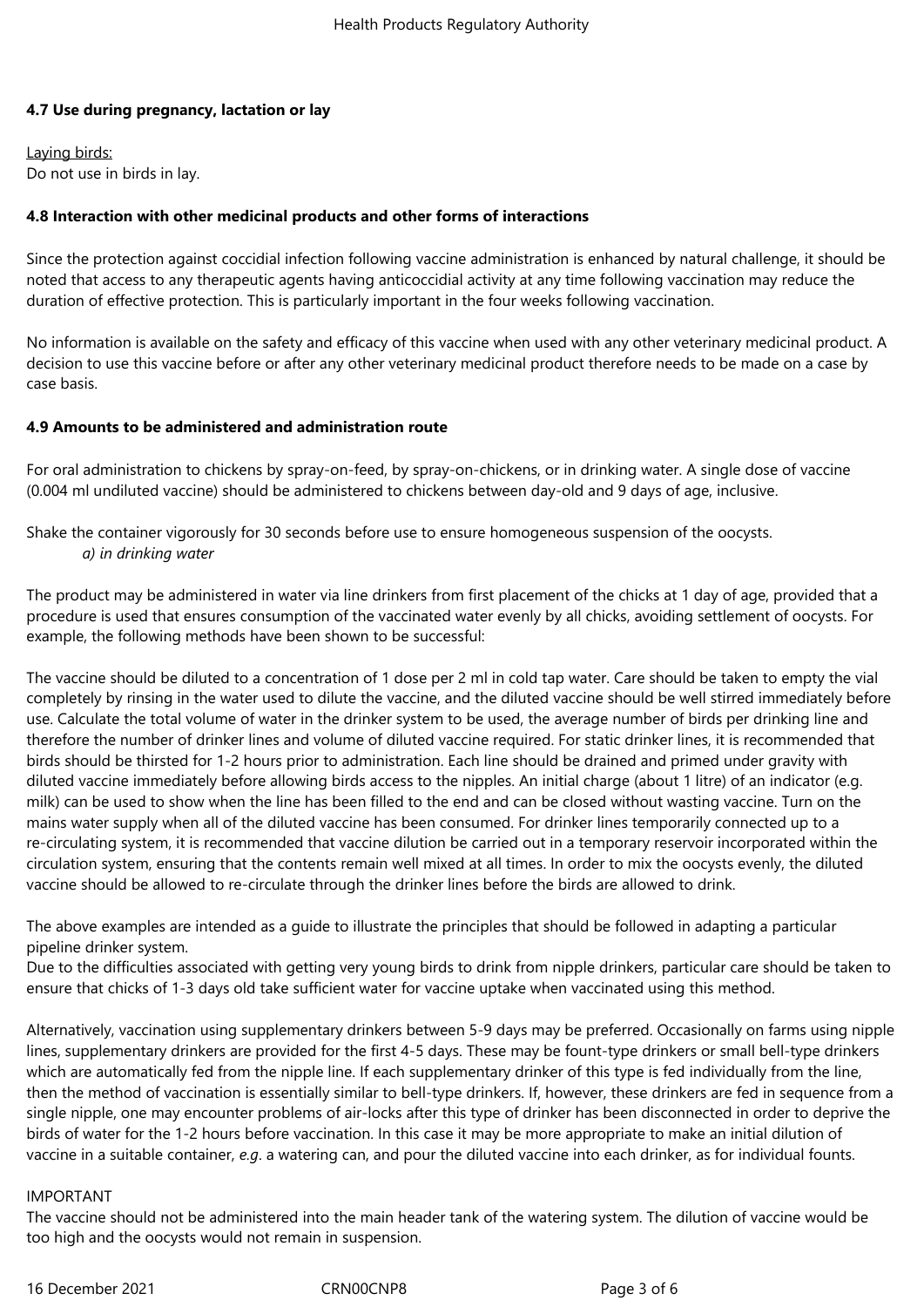A method of application should be chosen that ensures rapid, even coverage of the total surface area of the feed available to the chicks. The vaccine may be sprayed, using a coarse spray, diluted in water. The vaccine should be diluted in cold tap water to a concentration of 1 dose per 0.4 ml (1000 doses of Paracox added to 400 ml of water, 5000 doses of Paracox-8 added to 2 litres of water). Care should be taken to empty the vial completely by rinsing them in the water used to dilute the vaccine and to ensure that the applicator reservoir is agitated regularly throughout application to avoid settling out of oocysts.

### *c) Spray-on-chickens*

Vaccine should be delivered using a dose volume of 0.21 ml of diluted vaccine per bird using a coarse spray. Determine the delivery capacity of the spray device in terms of the volume delivered per 100 birds. Multiply this volume by 50 to give the total volume of diluted vaccine required for 5000 doses (or by 10 for 1,000 doses).

I.e. for the preparation of 5000 doses diluted vaccine, a total of  $0.21 \times 5000 = 1050$  ml diluted vaccine is needed and is divided over the vaccine, solvent and water as below:

1. 20 ml Paracox-8 vaccine (1 vial)

- 2. 500 ml Solvent (1 bottle)
- 3. Fill up to 1050 ml with tap water

I.e. for the preparation of 1000 doses diluted vaccine, a total of 0.21 × 1000 = 210 ml diluted vaccine is needed and is divided over the vaccine, solvent and water as below:

- 1. 4 ml Paracox-8 vaccine (1 vial)
- 2. 100 ml Solvent (1 bottle)
- 3. Fill up to 210 ml with tap water

The solvent contains a red colouring agent and xanthan gum, both of which are included for better uptake. Water used for vaccine dilution should be fresh, cool and free of pollution. Use clean containers for vaccine preparation. Shake the 5000 dose (or 1000 dose) vial of Paracox-8 vigorously for 30 seconds to ensure re-suspension of the oocysts. Empty the content of the vial completely by rinsing with a small quantity of the water used to dilute the vaccine. Empty the content of the solvent bottle completely by rinsing with the remaining amount of water and mix to a uniform solution. Add the vaccine solution to the solvent solution and mix thoroughly. Add the diluted vaccine to the applicator reservoir and spray evenly over the birds using a coarse spray. Ensure a controlled, even coverage of the total internal surface area of the box containing the chickens. Leave the birds in the box for at least 30 minutes in a well-lighted area to allow time for the birds to preen.

#### **4.10 Overdose (symptoms, emergency procedures, antidotes), if necessary**

Severe overdose (x 5 or more) may lead to a temporary reduction in daily live weight gain.

#### **4.11 Withdrawal period(s)**

Zero days.

# **5 PHARMACOLOGICAL or IMMUNOLOGICAL PROPERTIES**

Pharmacotherapeutic group: immunologicals for aves, domestic fowl, live parasitic vaccines, coccidia. ATCvet code: QI01AN01.

Paracox-8 is an attenuated, live coccidiosis vaccine for oral administration to chickens. Induces specific immunity to wild strains of *Eimeria* species contained in this vaccine, when ingested by chickens.

# **6 PHARMACEUTICAL PARTICULARS**

# **6.1 List of excipients**

Paracox-8 Sodium chloride Disodium phosphate (hydrate) Potassium di-hydrogen phosphate Potassium chloride Purified water

# Solvent for spray-on-chickens

16 December 2021 CRN00CNP8 Page 4 of 6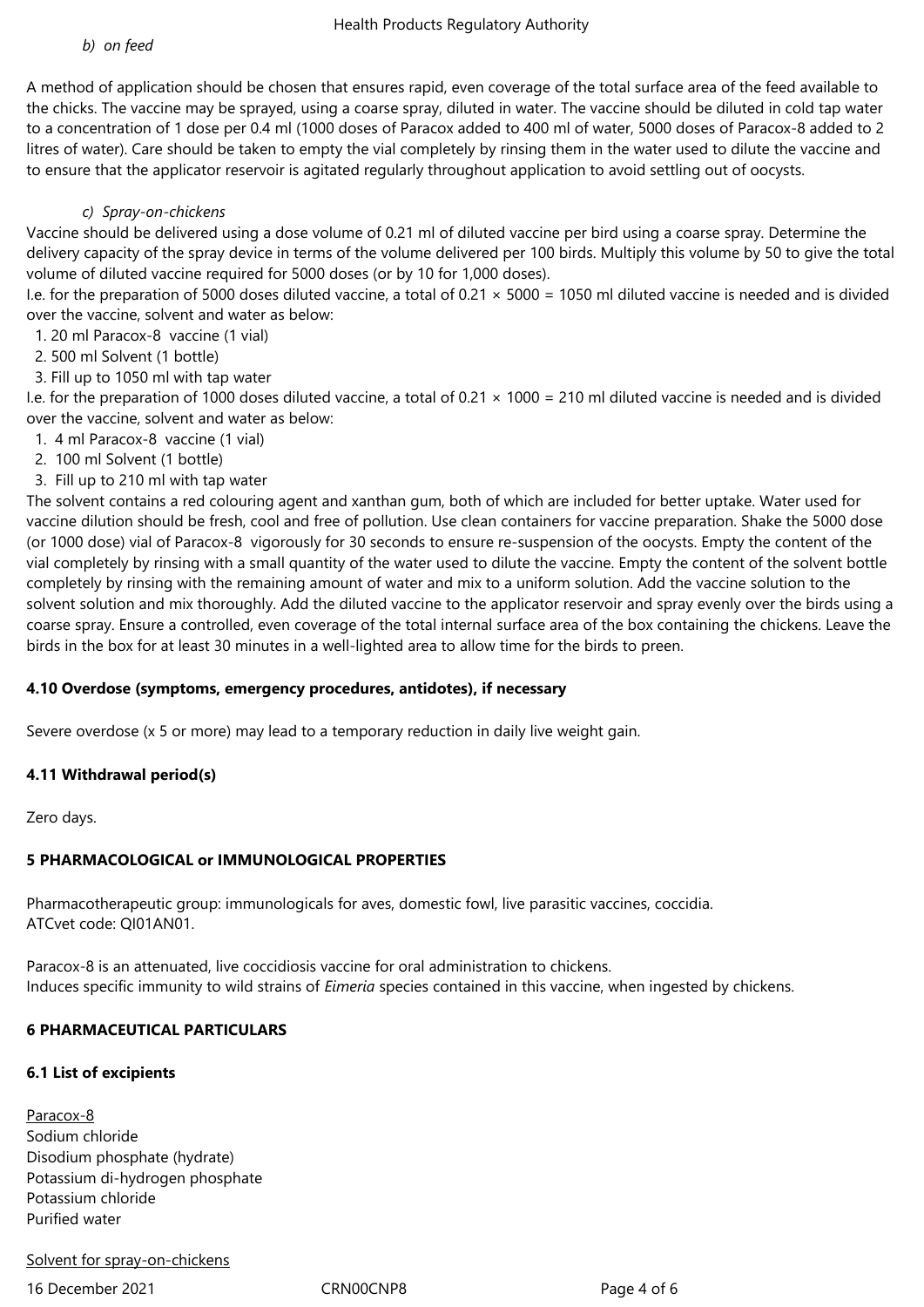Sodium chloride Carminic acid (red colourant, E120) Xanthan gum (E415) Water for injection

# **6.2 Major incompatibilities**

Do not mix with any other veterinary medicinal product except the solvent recommended for use for spray administration.

### **6.3 Shelf-life**

Paracox-8 Shelf-life of the veterinary medicinal product as packaged for sale: 33 weeks. Shelf-life after dilution according to directions: use immediately.

Solvent for spray-on-chickens Shelf-life as packaged for sale: 2 years.

## **6.4 Special precautions for storage**

Paracox-8 Store and transport refrigerated  $(2^{\circ}C - 8^{\circ}C)$ . Do not freeze. Protect from light.

Solvent for spray-on-chickens Store between 2°C - 25°C.

## **6.5 Nature and composition of immediate packaging**

Paracox-8 PETG vials with bromobutyl stoppers and aluminium caps.

Cardboard box with 1 vial of vaccine containing 4 ml (1000 doses) Cardboard box with 1 vial of vaccine containing 20 ml (5000 doses)

Solvent for spray-on-chickens

PET bottles with rubber stoppers and aluminium caps. For administration by spray-on-chickens, the vaccine is supplied together with the appropriate volume of solvent:

100 ml bottle of solvent (for 1000 doses) 500 ml bottle of solvent (for 5000 doses)

Not all pack sizes may be marketed.

# **6.6 Special precautions for the disposal of unused veterinary medicinal products or waste materials derived from the use of such products**

Any unused veterinary medicinal product or waste materials derived from such veterinary medicinal product should be disposed of in accordance with local requirements.

# **7 MARKETING AUTHORISATION HOLDER**

Intervet Ireland Limited Magna Drive Magna Business Park, Citywest Road Dublin 24 Ireland

16 December 2021 CRN00CNP8 Page 5 of 6